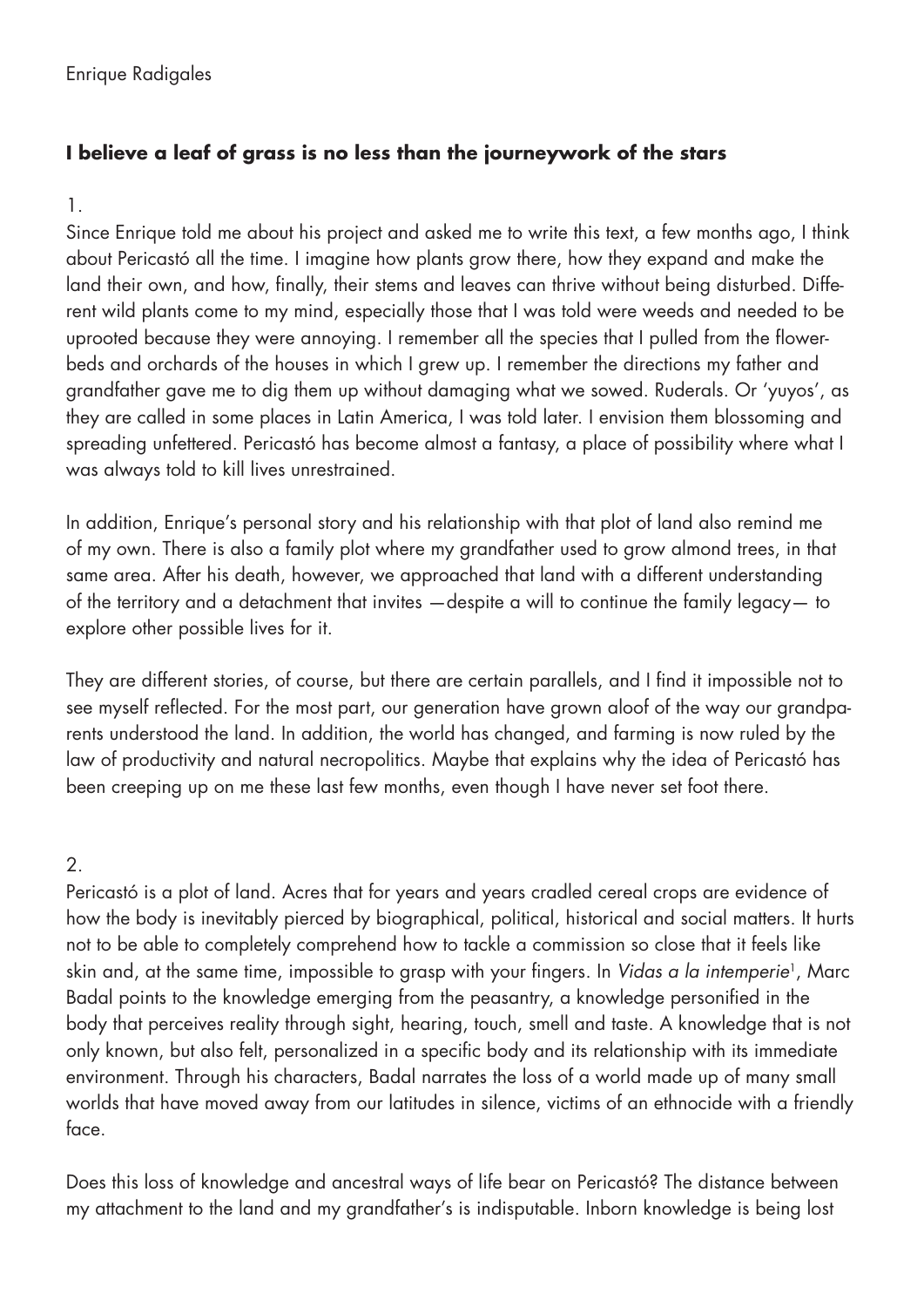with this estrangement, despite a genuine will to retain it. On the other hand, the radical change in the operation modes registered and the almost inevitable subordination to capitalist forms of agriculture entail an ongoing loss of ancestral and telluric knowledge. Even seeds have become a form of control among different political geographies and a biotechnology aimed at generating economic gain.

Is Pericastó a witness to this ethnocide as well as a form of resistance to it?

## 3.

Some time ago in Panxón, a coastal town in the Galician Rías Baixas, I was talking with Diego Santomé, an artist and friend with whom I have one of those infinite dialogues about art and life. Santomé has always worked with what is close, with what he knows and affects him, with the stories, materials and ideas that surround his life. His film *Galápago Europeo* (2014),<sup>2</sup> for example, draws a parallel between the danger of extinction of the European pond turtle in the ecosystem of As Gándaras de Budiño (O Porriño, Pontevedra) and the ideals that underpin the construction of a fairer society presenting images of the turtles and their calm rhythm against the advance of industry and human development. Santomé told me that he has lately been working on projects related to increasingly closer matters, such as: opening new paths in a mountain next to the sea, digging a cave or placing rocks in balance in different places, which he then visits with guests.

The project in Pericastó also emerges from this closeness. And in the face of it, it proposes to stop acting, to move away so that the countryside can become a place seemingly useless and alien to the forms of agricultural governance. A small gesture that stands for a form of resistance against the incessant buffeting of the wind, the attack of modern forms of agricultural exploitation, and against one's own personal position in the passage of time. This gesture also implies a radical alliance with that plot of land. It entails initiating a different conversation with it, assuming an acquired responsibility and doing something personally meaningful. To stop doing. Visiting the field to check how the herbs are growing becomes almost a ritual, an exercise in building an indefinite space, where we do not control what happens, but we let happen what we cannot control.

*I'm going to leave you alone, don't you worry, you don't need to do anything. Just rest.* 

That doing nothing entails an attempt to step aside: a primordial movement to cease to be the centre of the world. It highlights that we cannot control everything as we please, that the Earth is not an unlimited resource for progress and consumption to advance relentlessly.

### 4.

Silvia Rivera Cusicanqui<sup>3</sup> explains that the Aymara notion of 'ch'ixi' alludes to the mestizo, to the ritual and the inclusion of third parties. A talisman word, a motley mixture, a decolonized crossbreeding, a juxtaposition, a contrast, and a collective possibility to make words polysemic.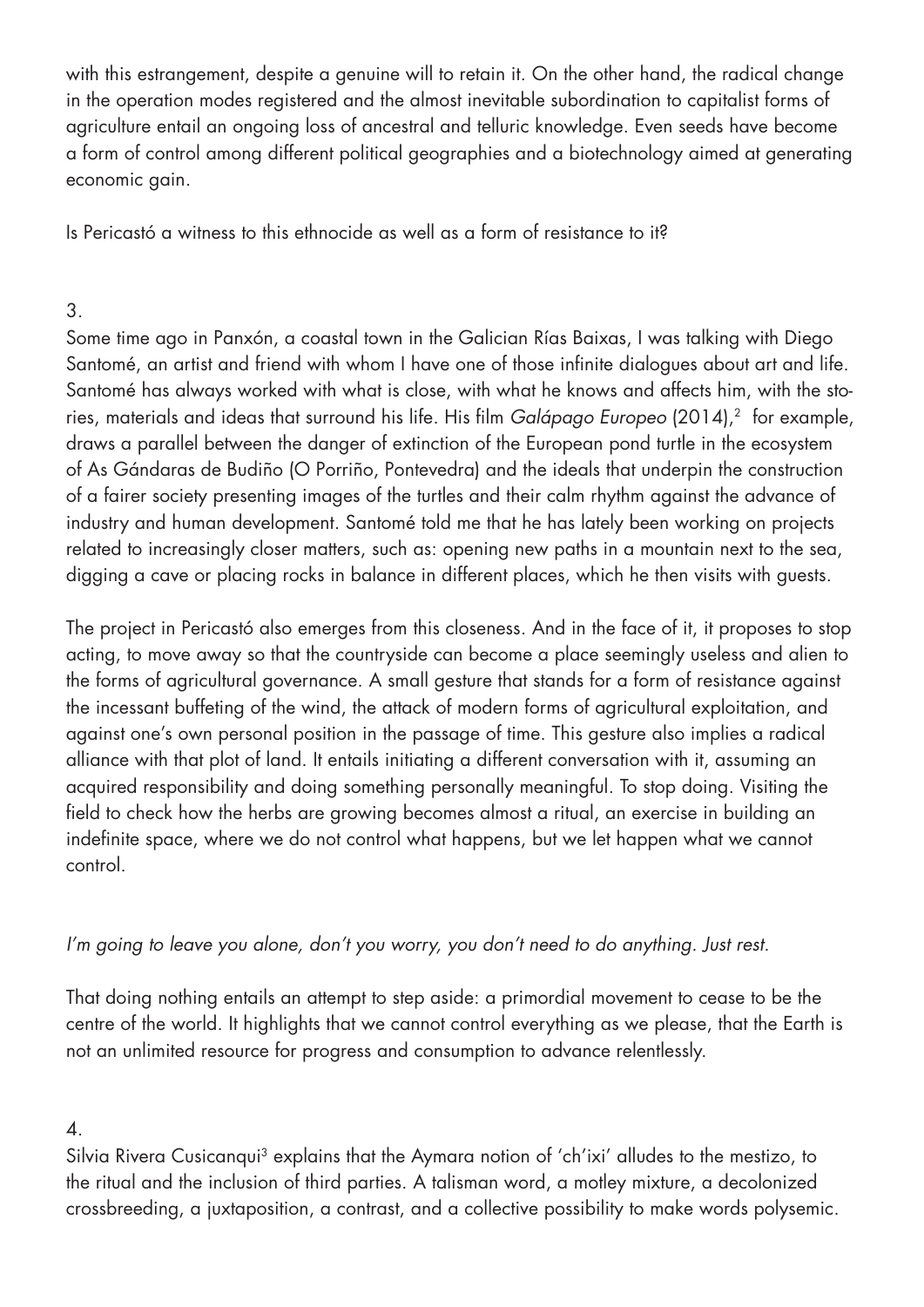A collision where the parts do not lose their form or their powers. A marbled grey —an imperceptible mixture of black and white— blurred but never completely combined.

I like to amalgamate my mental image about Pericastó with this idea of 'ch'ixi'. A plot of land where the undefined grows free of human control. A few acres returned to nature. Let the plants decide. Let the indeterminate reign over the productive.

For centuries, language and work have defined the position of what is human vis-à-vis other living beings on the planet. In Pericastó that axiom is contested, or at least there is an attempt to disfigure the prevalence of those human qualities in front of the rest. What gives us the right to decide over the whole? Why should we profit from that plot of land by cultivating it and introducing its production into the market? Why not simply withdraw and let an indefinite tangle of 'bad' plants (weeds) grow and own the land? If we set aside that special attention to the human and attribute an intellectual capacity to every animal or plant, we can introduce unexpected twists in the relationship between thinking and perceiving. As *Monica Gagliano*4 states, plants are beings with subjectivity, consciousness and will. They therefore have an inborn capacity on their own perspectives and voices. Emanuele Coccia points out in The Life of Plants: *A Metaphysics of Mixture<sup>5</sup>* that plants embody the most direct and elementary connection that life can make with the world by producing the oxygen that keeps us alive.

In Pericastó, an assembly of weeds discusses nowadays fundamental aspects of life on the planet.

### 5.

In November 1973, Fina Miralles buried half of her body in another crop field in Sant Llorenç de Munt, in the central region of Catalonia. In *Dona-arbre (Woman-tree)*, the artist herself appears half-buried, proving that the human being is also made of natural matter. Fina Miralles' simple but poetic actions in nature insist on the internal unity of the natural universe in confrontation with the artificial universe born of the contextual modification by human intervention.

In *Song of myself<sup>6</sup>*, the poem from which I borrow the title for these words dedicated to a piece of land in Aragón, Walt Whitman exalts existence itself, highlighting the importance of one's roots and origin as the primary source of identity. But Whitman's is a chant to the individual in connection with the universal, to the unity between human beings and nature, a unity that arises from a deep contemplation involving all senses.

The delight alone or in the rush of the streets, or along the fields and hillsides, The feeling of health, the full-noon trill, the song of me rising from bed and meeting the sun. Have you reckon'd a thousand acres much? have you reckon'd the earth much?

Returning to Pericastó, we can do nothing but pay attention to that tangle of elementary voices that grows sovereign in order to envision other ways of understanding each other on this planet. Let's listen to weeds in order to find the straight and narrow. Let's step aside to give way to their